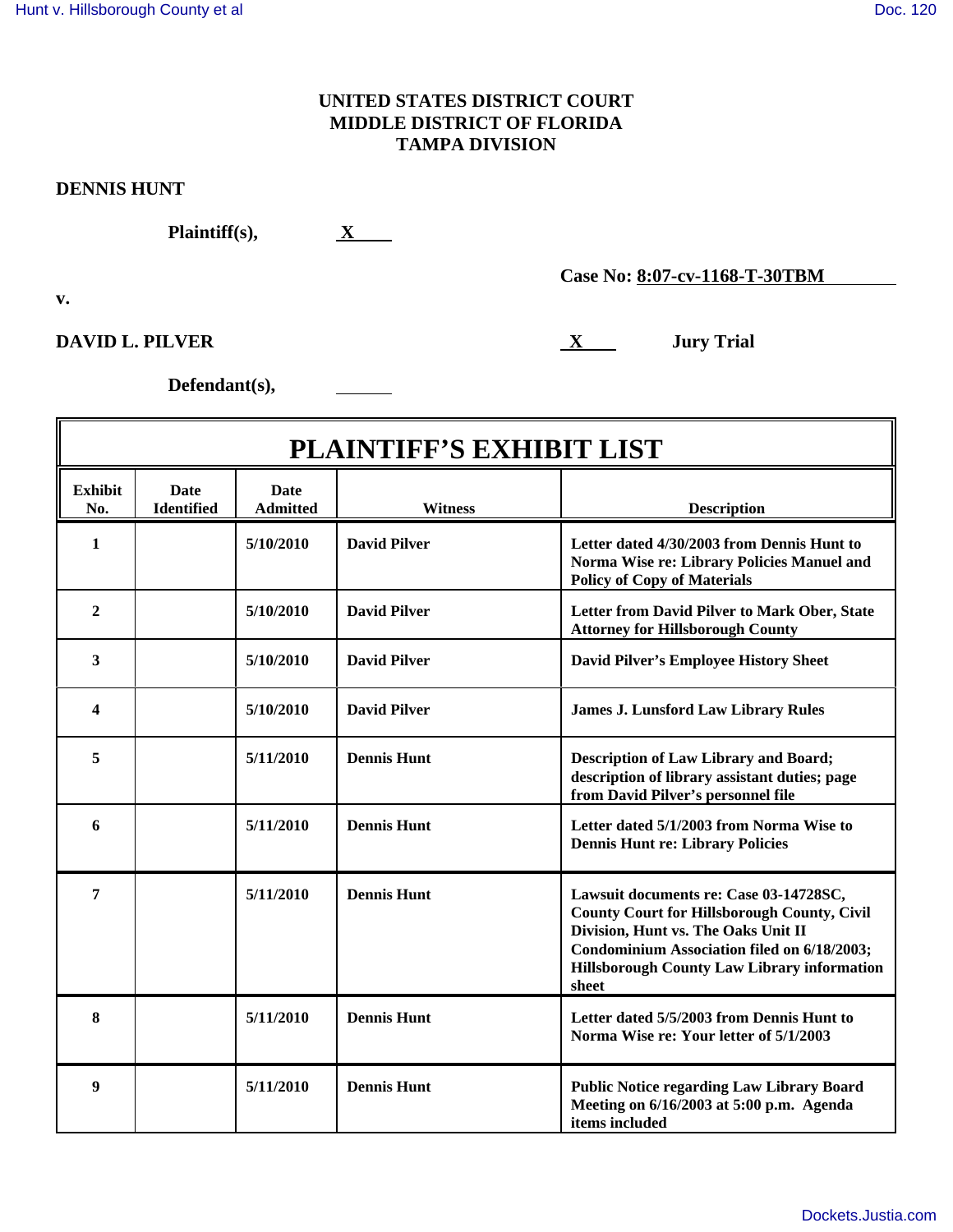| <b>EXHIBIT LIST -- CONTINUATION SHEET</b> |                                  |                                |                    |                                                                                                                                             |  |  |
|-------------------------------------------|----------------------------------|--------------------------------|--------------------|---------------------------------------------------------------------------------------------------------------------------------------------|--|--|
| <b>Exhibit</b><br>No.                     | <b>Date</b><br><b>Identified</b> | <b>Date</b><br><b>Admitted</b> | <b>Witness</b>     | <b>Description</b>                                                                                                                          |  |  |
| 10                                        |                                  | 5/11/2010                      | <b>Dennis Hunt</b> | <b>Minutes of Law Library Board Meeting</b><br>conducted on 6/16/2003                                                                       |  |  |
| 11                                        |                                  | 5/11/2010                      | <b>Dennis Hunt</b> | Letter dated on 5/19/2003 from Dennis Hunt to<br>Norma Wise re: Your evening desk clerk David<br><b>Pilver</b>                              |  |  |
| 12                                        |                                  | 5/11/2010                      | <b>Dennis Hunt</b> | Letter dated 7/3/2003 from Dennis Hunt to<br>Norma Wise re: Your evening desk clerk David<br><b>Pilver</b>                                  |  |  |
| 13                                        |                                  | 5/11/2010                      | <b>Dennis Hunt</b> | <b>Criminal arrest report</b>                                                                                                               |  |  |
| 14                                        |                                  | 5/11/2010                      | <b>Dennis Hunt</b> | <b>Trespass Warning issued to Dennis Hunt dated</b><br>7/5/03                                                                               |  |  |
| 15                                        |                                  | 5/11/2010                      | <b>Dennis Hunt</b> | Letter from Mary Helen Campbell, General<br><b>Counsel for the County Attorney's Office dated</b><br>11/12/2003 re: Public Records Request  |  |  |
| 16                                        |                                  | 5/11/2010                      | <b>Dennis Hunt</b> | <b>Internal report from Tampa Police</b><br>Department made by a public information<br>request regarding arrest of Dennis Hunt on<br>7/5/03 |  |  |
| 17                                        |                                  | 5/11/2010                      | <b>Dennis Hunt</b> | Email dated 7/7/03 from David Pilvar to Bill<br>Spradlin - Subject: today at the library                                                    |  |  |
| 18                                        |                                  | 5/11/2010                      | <b>Dennis Hunt</b> | Letter dated 11/7/03 from Dennis Hunt to<br>Mary Helen Campbell, General Counsel re:<br><b>Public Records Requests</b>                      |  |  |
| 19                                        |                                  | 5/11/2010                      | <b>Dennis Hunt</b> | Copies of emails re: copier                                                                                                                 |  |  |
| <b>20</b>                                 |                                  | 5/11/2010                      | <b>Dennis Hunt</b> | <b>Ordinance No.01-16</b>                                                                                                                   |  |  |
| 21                                        |                                  | 5/11/2010                      | <b>Dennis Hunt</b> | <b>Codified version of Ordinance</b>                                                                                                        |  |  |
| 22                                        |                                  | 5/11/2010                      | <b>Dennis Hunt</b> | Circuit Court for the 13 <sup>th</sup> Judicial Circuit,<br><b>Appellate Division order affirming conviction</b><br>dated 1/27/09           |  |  |